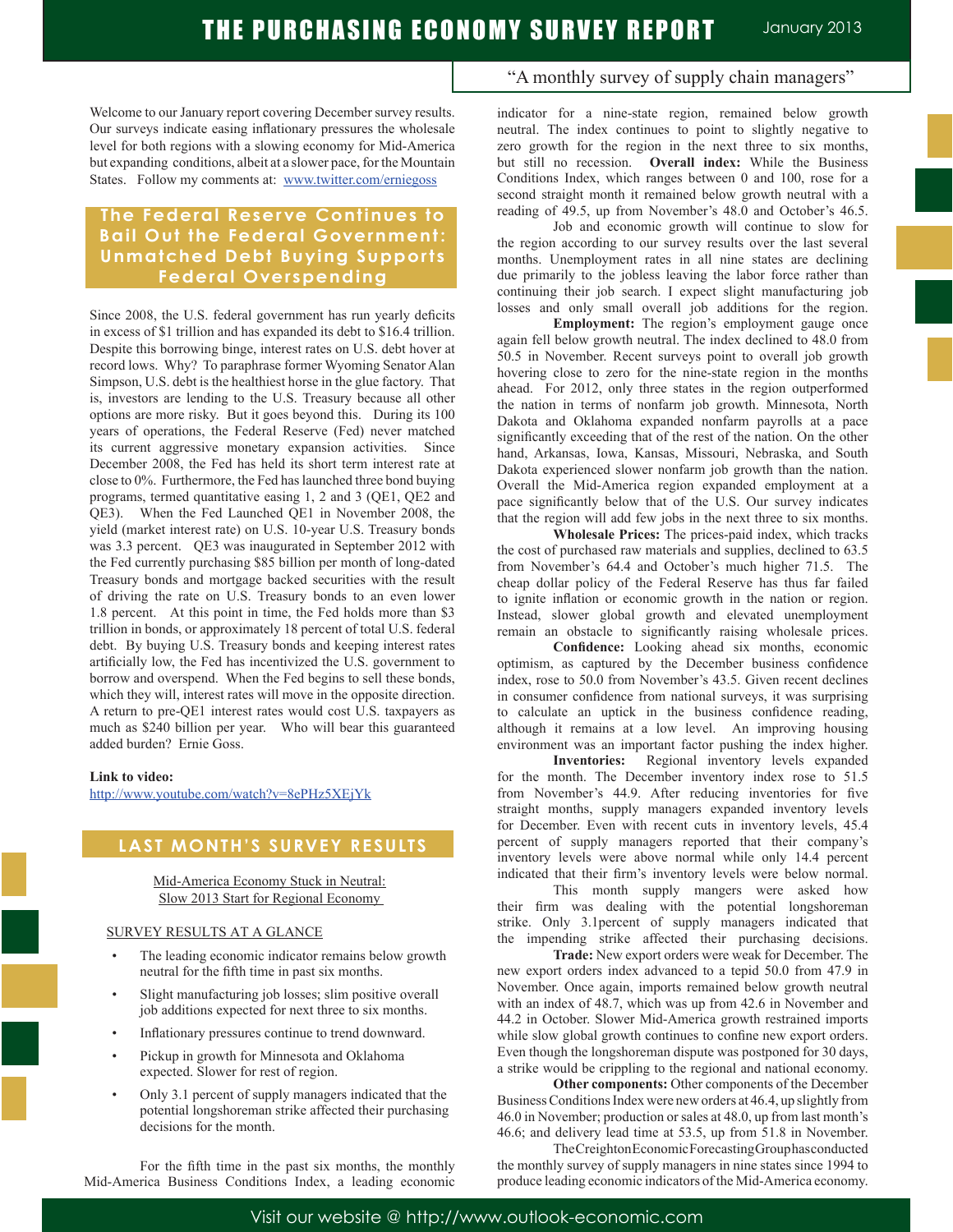States included in the survey are Arkansas, Iowa, Kansas, Minnesota, Missouri, Nebraska, North Dakota, Oklahoma and South Dakota.

### **MID-AMERICA STATES**

#### ARKANSAS

The December overall index for Arkansas rose to a weak 47.7 from November's 45.4. Components of the index were new orders at 44.8, production or sales at 46.0, delivery lead time at 50.0, inventories at 50.1, and employment at 47.5. Over the last year, the Arkansas labor force shrank by almost 10,000 workers. The labor force equals employed plus unemployed workers. Thus, despite little job growth, Arkansas's unemployment rate has continued to move lower. Since the national economic recovery began in July 2009, Arkansas has lost almost 3,000 manufacturing jobs. Our surveys over the past several months indicate that those losses are likely to continue, but at a slow pace.

#### IOWA

For the first time since June, Iowa's Business Conditions Index increased. The overall index from a survey of supply managers in the state climbed to 53.8 from November's 52.6. Even though the overall index has declined from stronger readings recorded earlier in 2012, it has now been above growth neutral for the last 36 months. Components of the index for December were new orders at 54.9, production or sales at 47.6, delivery lead time at 59.2, employment at 47.5, and inventories at 50.7. Over the last year, the Iowa labor force shrank by almost 22,000 workers. Thus, as a result of job growth and a reduction in the size of the labor force, Iowa's unemployment rate has continued to move lower. Since the national economic recovery began in July 2009, Iowa has added more than 20,000 manufacturing jobs. Our surveys over the past several months point to very moderate overall job gains with slight manufacturing job losses for the first half of 2013.

#### KANSAS

The Kansas Business Conditions Index for December dipped below growth neutral for December. The index declined to 46.6 from November's 51.3 and October's 47.9. Components of the index from the December survey of supply managers in the state were new orders at 48.9, production or sales at 44.6, delivery lead time at 51.9, employment at 41.0, and inventories at 46.8. Over the last year, the Kansas labor force shrank by almost 23,000 workers. Thus, despite little job growth, Kansas's unemployment rate has continued to move lower. Since the national economic recovery began in July 2009, Kansas has added more than 5,000 manufacturing jobs. Our surveys over the past several months point to a reversal of those gains for the first half of 2013 with slight manufacturing job losses.

#### MINNESOTA

After moving below growth neutral for five straight months, the Minnesota Business Conditions Index bounced significantly higher for December to 57.2 from November's 48.4. Components of the index from the survey were new orders at 36.9, production or sales at 40.5, delivery lead time at 63.6, inventories at 48.2, and employment at 52.8. Over the last year, the Minnesota labor force has shrunk by almost 7,000 workers. The labor force equals employed plus unemployed workers. The smaller labor force combined with recent job growth has pushed the Minnesota's unemployment rate well below the national jobless rate. Since the national economic recovery began in July 2009, Minnesota has added more than 9,000 manufacturing jobs. Our surveys over the past several months point to positive job and economic growth for the first half of 2013.

#### MISSOURI

The December Missouri Business Conditions Index slipped

### "A monthly survey of supply chain managers"

to 46.8 from November's 47.2. Components of the survey of supply managers in the state were new orders at 41.3, production or sales at 44.8, delivery lead time at 53.5, inventories at 43.6, and employment at 50.7. Over the last year, the Missouri labor force has shrunk by approximately 41,000 workers. Thus despite little job growth, the state's unemployment rate has now moved well below the national jobless rate. Since the national economic recovery began in July 2009, Missouri has lost almost 6,000 manufacturing jobs. Our surveys over the past several months point to slight job losses for both manufacturing and nonmanufacturing for the first half of 2013.

#### NEBRASKA

For the fifth time in the past six months, Nebraska's leading economic indicator remained below growth neutral. The Business Conditions Index, from a survey of supply managers, increased to a weak 48.4 from November's 47.3. Components of the index for December were new orders at 45.5, production or sales at 45.8, delivery lead time at 49.6, inventories at 54.3, and employment at 46.7. Nebraska was one of only three states in the region to expand its labor force over the last year. However despite growth in the labor market by 10,000, Nebraska added jobs at a pace that reduced its unemployment rate to the second lowest in the nation. Since the national economic recovery began in July 2009, Nebraska gained almost 3,000 manufacturing jobs. Our surveys over the past several months point to slow to no job gains for the first half of 2013 for both manufacturing and nonmanufacturing.

#### NORTH DAKOTA

After rising to a regional high for much of 2012, the North Dakota leading economic indicator declined to a level pointing to slower growth in the months ahead. The index slumped to 50.9 from November's 58.1 and October's 64.1. Components of the overall index for December were new orders at 48.4, production or sales at 61.4, delivery lead time at 51.8, employment at 44.5, and inventories at 48.4. North Dakota was one of only three states in the region to expand its labor force over the past year. Despite growth in the labor force by 4,000, North Dakota added jobs at a pace that reduced its unemployment rate to the lowest in the nation. Since the national economic recovery began in July 2009, North Dakota gained approximately 1,400 manufacturing jobs. Our surveys over the past several months point to no job gains for the first half of 2013 in manufacturing and only modest positive increases for nonmanufacturing. Shortages of labor and housing will continue to restrain North Dakota's growth.

#### OKLAHOMA

The Business Conditions Index for Oklahoma fell for December. The leading economic indicator sank to 52.1 from 56.1 in November. Components of the December survey of supply managers in the state were new orders at 56.9, production or sales at 43.7, delivery lead time at 46.0, inventories at 67.7, and employment at 46.1. Oklahoma was one of only three states in the region to expand its labor force over the past year. However despite growth in the labor force by approximately 42,000, Oklahoma added jobs at a pace that reduced its unemployment rate significantly over the past year. The labor force equals employed plus unemployed workers. Since the national economic recovery began in July 2009, Oklahoma gained almost 12,000 manufacturing jobs. Our surveys over the past several months point to positive job and economic gains for the first half of 2013.

#### SOUTH DAKOTA

After moving below growth neutral for five straight months, South Dakota's leading economic indicator for a survey of supply managers rose above the 50.0 threshold to a tepid 51.9 from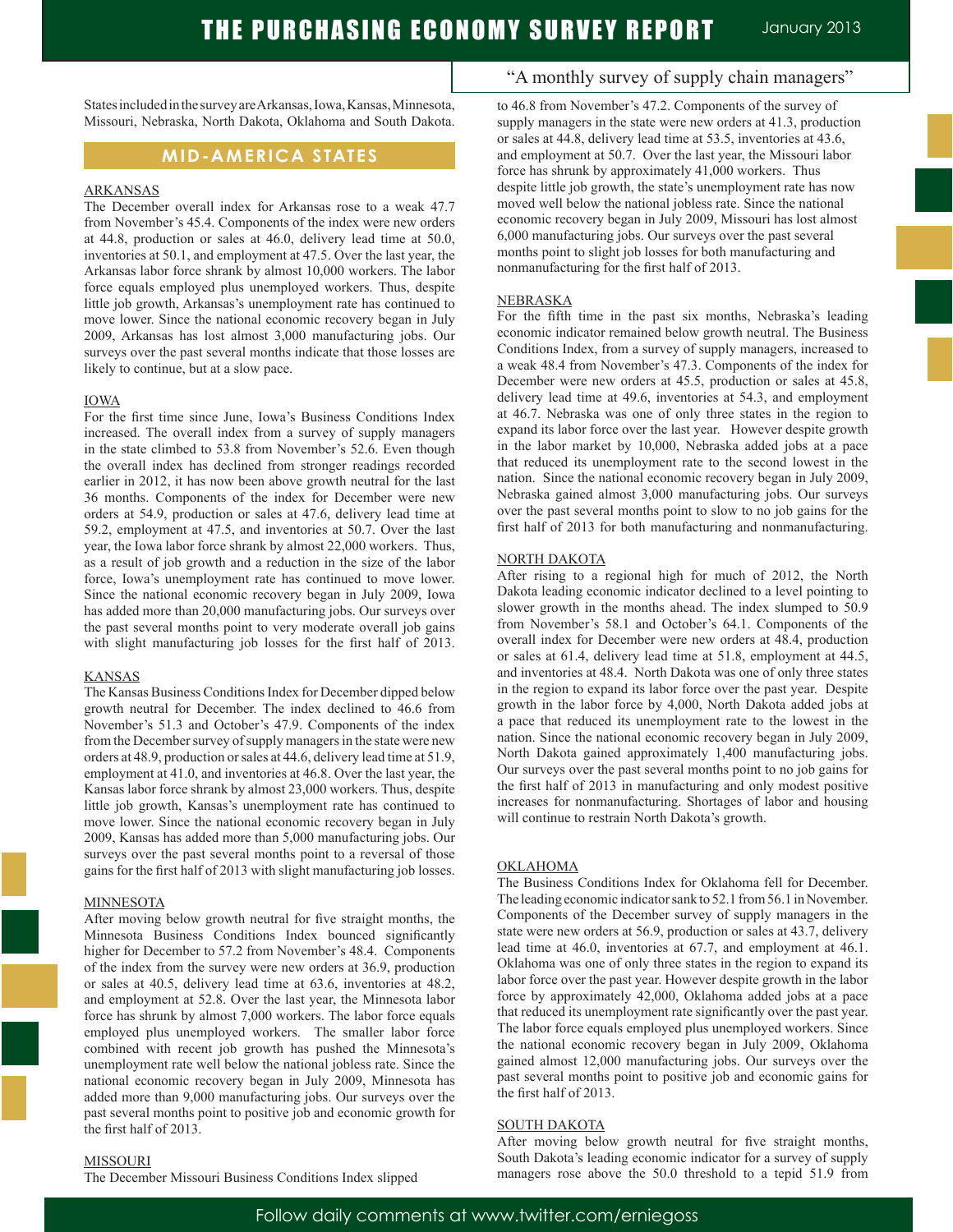November's 48.9 and October's 45.3. Components of the index for December were new orders at 61.6, production or sales at 58.2, delivery lead time at 58.7, inventories at 26.9, and employment at 54.3. Over the last year, the South Dakota labor force shrank by approximately 2,600 workers. Thus despite almost no job growth, South Dakota's unemployment rate has continued to move lower. Since the national economic recovery began in July 2009, South Dakota has added more than 4,000 manufacturing jobs. Our surveys over the past several months point to a reversal of these gains for the first half of 2013 with no change in manufacturing jobs and very slow increases in nonmanufacturing jobs.



## **THE BULLISH NEWS**

- Nonfarm payroll employment rose by 155,000 in December, and the unemployment rate was unchanged at 7.8%. Health care employment continued to expand in December (+45,000). Job gains occurred in ambulatory health care services  $(+23,000)$ , in hospitals  $(+12,000)$ , and in nursing and residential care facilities (+10,000). In 2012, health care employment rose by 338,000.
- The Consumer Price Index declined 0.3% in November. Over the last 12 months, the all items index increased 1.8%. This is well within acceptable bounds.
- According to the Case-Shiller home price index for October, U.S. home prices (year over year) increased for a fifth straight month.
- Retail sales for December expanded by 0.5%. This is much better than I expected.



ł

j

## **THE BEARISH NEWS**

- Construction spending for November 2012 was estimated to have declined by 0.3% from October's level.
- U.S. retail and food services sales for November, adjusted for seasonal variation and holiday and trading-day differences, increased by 0.3% from October and were 3.7% higher than November 2011. This is only slightly above inflation growth.
- Exports decreased to \$180.5 billion in October from \$187.3 billion in September. This is a potentially troubling signal of slower global growth.
- The Conference Board Consumer Confidence Index®, which had declined slightly in November, posted another decrease in December. The Index now stands at 65.1 from 71.5 in November. The Expectations Index declined sharply to 66.5 from 80.9.

## **WHAT TO WATCH**

- PMI's: On Feb. 1, Creighton releases its regional leading economic indicator (PMI) and the national Institute for Supply Management releases its national PMI. A large decline would be very bearish for the economy.
- GDP:On Jan. 30, the U.S. Bureau of Economic Analysis releases its advance estimate for GDP growth for Q4, 2012. An annualized and seasonally adjusted growth rate above

## "A monthly survey of supply chain managers"

2.5% will be very bullish. A growth rate below 1.5% will be very bearish.

 • Jobs: On Friday Feb. 1, the U.S. Bureau of Labor Statistics (BLS) will release the employment report for January. Watch out for a negative "surprise." Everybody is "all in" for an expanding economy. Job additions below 50,000 or an unemployment rate of 8.0% will be very bearish.

## **THE OUTLOOK**

### FROM GOSS:

- I expect inflation to pick up in 2013 (though it will remain below 3.1%)
- As a result of higher inflation and larger and larger federal budget deficits, the era of record low long-term interest rates is over. Mortgage rates will likely rise by one percent by the middle of 2013.
- U.S. unemployment rates will fail to move lower even as jobs are added.

### OTHER FORCASTS:

 • The Conference Board (2013 Outlook): "Across the advanced economies, the Outlook predicts 1.3 percent growth in 2013, compared to 1.2 percent in 2012. The slight uptick is largely due to the Euro Area, which is expected to return to very slow growth of 0.2 percent after the -0.6 percent contraction in 2012. U.S. growth is expected to fall from 2.1 percent in 2012 to 1.8 percent in 2013." The Conference Board expects: housing starts to expand by 16 percent for the first six months of 2013 compared to the last six months of 2012.

## **Goss Eggs (Recent Dumb Economic Moves)**

 • The recently passed fiscal cliff tax package is loaded with breaks for Hollywood, rum makers and wind mills. The \$248 million Hollywood gift does disallow credits for the production of sexually explicit content. Instead your tax dollars will support more uplifting programs such as Jersey Shore (sex out ignorance in).

Survey results for January will be released on the month's first business day, February 1.

Follow Goss on twitter at http://twitter.com/erniegoss For historical data and forecasts visit our website at: http://www2.creighton.edu/business/economicoutlook/ www.ernestgoss.com